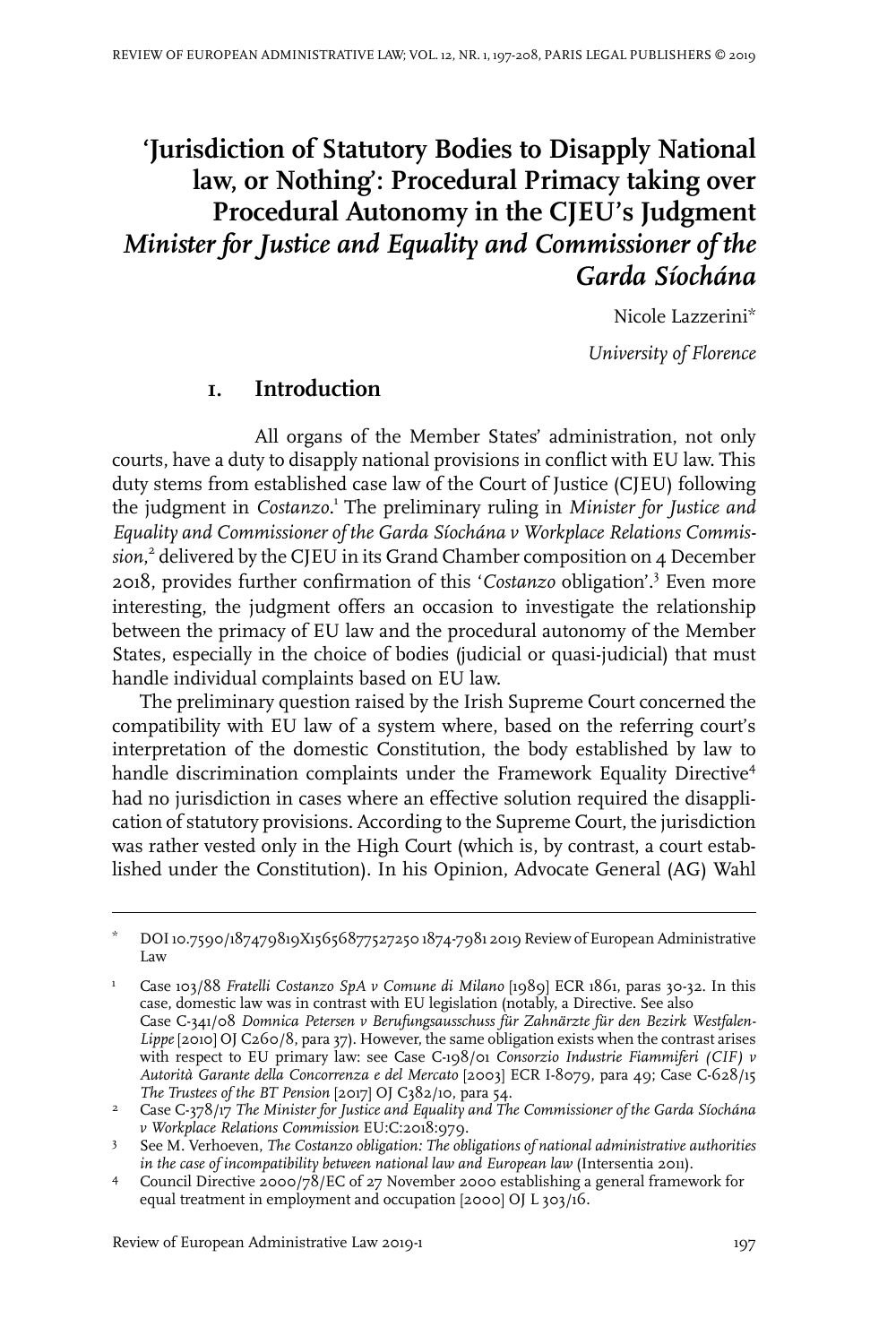agreed that this division of jurisdiction fell within the scope of the procedural autonomy left to Member States; thus, it should be scrutinized (only) against the EU law limits thereto, the principles of equivalence and effectiveness. Taking a radically different stance, the CJEU found an *a priori* contrast with the principle of the primacy of EU law.

This note starts with the reconstruction of the domestic legal background of the case (section 2). After summarizing the reasoning developed by the CJEU (section 3), the analysis focuses on the relationship between the primacy of EU law and the procedural autonomy of the Member States, comparing the different approaches of the Advocate General and the Court (section 4). The case note ends with a reflection on the meaning and the potential implications of the judgment (section 5).

## **2. National Legal Background and Proceedings before the Referring Court**

Between 2005 and 2007, three men were excluded from recruitment as police officers to the Irish police force (An Garda Síochána) because they were above the maximum age for recruitment established by the Admissions and Appointments Regulation: they brought proceedings before the Equality Tribunal. At the time, the Tribunal was granted jurisdiction on discrimination complaints by the same national legislation that had given effect to the Framework Equality Directive (the Employment Equality Acts).<sup>5</sup> Despite the name, the Tribunal was not a court established under the Constitution, but a statutory body created and governed by the said Acts. This is not an *unicum* in Ireland, where there are several 'tribunals' composed not of judges but of qualified specialists, dealing with a range of matters such as taxation, social welfare, immigration, town planning, employment, non-discrimination.  $^6$  The rationale behind this enforcement choice is clearly to provide complainants with a simple, fast, and cheap access to effective solutions.<sup>7</sup>

The Minister for Justice and Equality took the view that, since the complaints amounted in essence to a request to disapply a statutory provision (the contested age limit contained in the Regulation), $^8$  the Tribunal lacked jurisdiction. As the

Under Article 9 of Directive 2000/78/EC, headed 'Remedies and enforcement', the Member States shall make available to victims of an alleged discrimination the judicial or administrative procedures for the enforcement of the obligations deriving from the Directive. 5

See section 'Specialised courts-Ireland' (*European e-Justice portal*), https://e-6 justice.europa.eu/content\_specialised\_courts-19-ie-en.do?member=1, accessed 1 July 2019.

See Case C-378/17 *The Minister for Justice and Equality and The Commissioner of the Garda Síochána v Workplace Relations Commission* EU:C:2018:979, Opinion of AG Wahl, para 87. 7

 $8$  For the sake of clarity, the Regulation was made by the Minister with the approval of the Government, in accordance with the Police Forces Amalgamation Act (1925).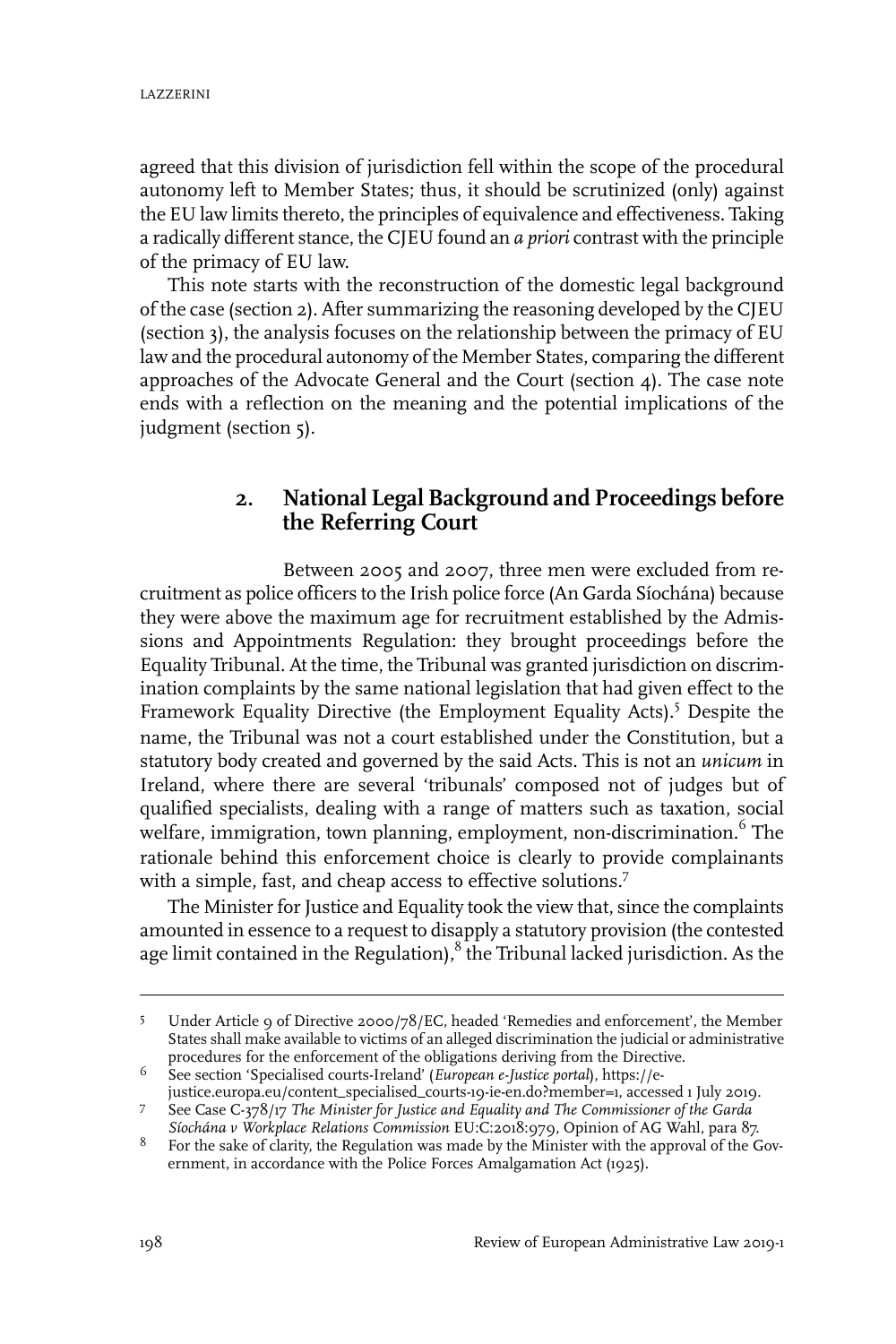body decided to go ahead, the Minister brought judicial review proceedings before the High Court, which upheld the Minister's claim and made an order prohibiting the Tribunal from proceeding with the consideration of the complaints.<sup>9</sup> This order was then appealed before the Supreme Court. In 2015, pending the appeal, the functions of the Tribunal were transferred to another statutory body, the Workplace Relations Commission (WRC). For the sake of clarity, in the following reference will be made to the latter only.

The Supreme Court recalled that, under Article 34.3.1 of the Irish Constitution, the High Court 'is invested with full original jurisdiction in and power to determine all matters and questions whether of law or fact, civil or criminal'.<sup>10</sup> It interpreted this provision as granting the High Court the power to take whatever action necessary to protect rights 'if there is no other obvious court or tribunal which has jurisdiction'.<sup>11</sup> This extends to rights deriving from EU law, which 'is incorporated into Irish law by the Constitution itself'.<sup>12</sup> Moreover, by express provision in Article 34.3.2, the competence to disapply national law in contrast to the Constitution is reserved to the High Court and to the Supreme Court. Whilst Article 37.1 of the Constitution permits, in non-criminal matters, 'the exercise of limited functions and powers of a judicial nature' by persons and bodies authorized by law, the Supreme Court found that the competence to disapply national law could not be regarded as a limited power within the meaning of that provision.<sup>13</sup> It also added that there was 'anything even remotely resembling an express jurisdiction' conferred on the WRC to disapply national law. 14

The Supreme Court thus concluded that, as 'a matter of fundamental Irish constitutional law', the WRC could not handle cases requiring the disapplication of national legislation.<sup>15</sup> This jurisdiction would be vested only in the High Court, which should be regarded as having also the power to disapply any rules of domestic law that could impede the effective vindication, by this latter, of EU

High Court, *Minister for Justice, Equality and Law Reform v Director of Equality Tribunal* [2009] 9 IEHC 72.

Supreme Court, judgment of 15 June 2017, *Minister for Justice, Equality & Law Reform v The* 10 *Workplace Commission* [2017]IESC 43, available at http://www.supremecourt.ie/. The judgment sets out the reasons behind the decision to refer, on the same date, a preliminary question to the CJEU.

<sup>&</sup>lt;sup>11</sup> *Ibid*, point 5.4.

<sup>&</sup>lt;sup>12</sup> Ibid. Article 29.6 of the Irish Constitution, which endorses a dualist approach and grants primacy to EU law over domestic law and the Constitution. See G. Hogan, 'Ireland: The Constitution of Ireland and EU Law: The Complex Constitutional Debates of a Small Country', in A. Albi & S. Bardutzky (eds.), *National Constitutions in European and Global Governance: Democracy, Rights, the Rule of Law* (T.M.C. Asser Press 2019) 1323-1371.

Supreme Court, judgment of 15 June 2017, *Minister for Justice, Equality & Law Reform v The* 13 *Workplace Commission* [2017] IESC 43, point 5.8.

<sup>&</sup>lt;sup>14</sup> *Ibid*, point 5.11.

<sup>&</sup>lt;sup>15</sup> *Ibid*, point 5.13.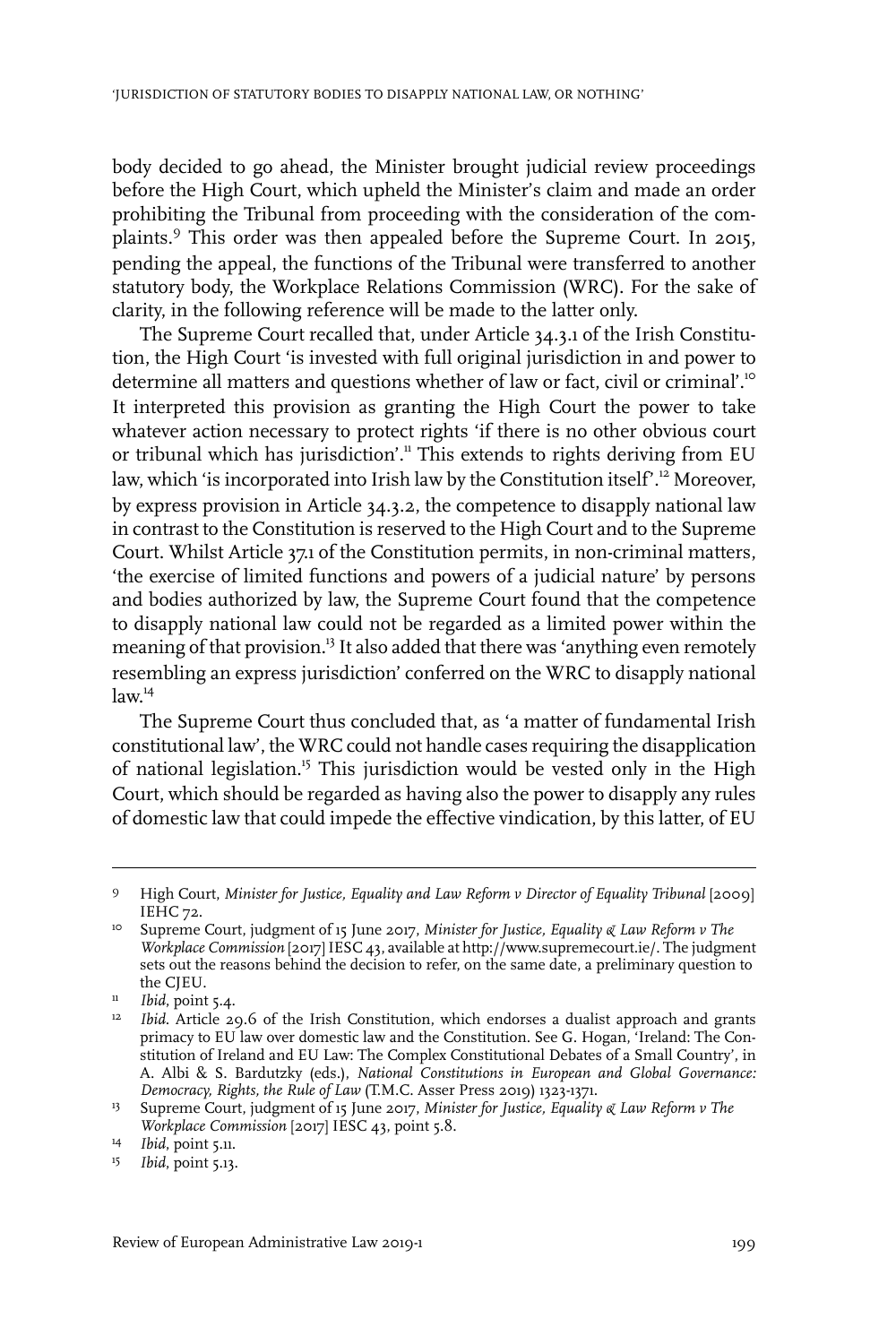rights (such as those conferring on the WRC the power to grant certain reme $dies$ ).<sup>16</sup>

Recalling the case law of the CJEU, the Supreme Court affirmed that the contested division of jurisdiction did not breach the EU law principles of equivalence and effectiveness which constrain national procedural autonomy. On the one hand, it noted that such a division of jurisdiction applied in any field of domestic law; on the other hand, it stressed once more that the High Court was entitled to provide any remedies mandated by EU law, disapplying, if need be, contrasting national provisions. $17$ 

Against this backdrop, the Supreme Court took the view that, contrary to what the WRC had argued in its written observations, as a matter of national law the Commission was not deprived of its capacity to provide an effective remedy in a case in which it had jurisdiction, because it did not have jurisdiction at all in cases entailing the disapplication of national law.<sup>18</sup> By contrast, the Supreme Court considered that it was not *acte clair* whether EU law required that the WRC were granted jurisdiction to disapply national law.<sup>19</sup> For this reason, the Supreme Court decided to refer this question to the CJEU.

#### **3. The Judgment of the Court of Justice**

In a nutshell, the judgment states that, as a corollary of the primacy of EU law, a Member State cannot confer on a statutory body general jurisdiction over disputes in an area regulated by EU law and, at the same time, reserve the jurisdiction to a different (judicial) authority when the effective solution of the case requires the disapplication of national rules incompatible with EU law. The CJEU reached this conclusion through four main steps.

At the outset, it upheld the admissibility of the preliminary question, albeit by rephrasing it. According to the Czech Government, the Supreme Court had failed to identify the provisions of Directive 2000/78/EC allegedly breached. The CJEU observed that, from the order, it was clear that the referring court harboured doubts on 'whether EU law, in particular the principle of primacy of EU law' precluded the said division of jurisdiction between the WRC and the High Court.<sup>20</sup>

*Ibid*. 16

*I7 Ibid*, especially points 7.1, 7.15 and 7.16.

See Order for Reference to the CJEU 15th June 2017, *Minister for Justice, Equality & Law Reform* 18 *v The Workplace Commission* (Irish Supreme Court), http://www.supremecourt.ie/, accessed 1 July 2019, available as a doc file on the same page as the Judgment (n. 10), point 6.11.

<sup>&</sup>lt;sup>19</sup> *Ibid*, points 6.12 and 7.1.

Case C-378/17 *The Minister for Justice and Equality and The Commissioner of the Garda Síochána* 20 *v Workplace Relations Commission* EU:C:2018:979, para 31.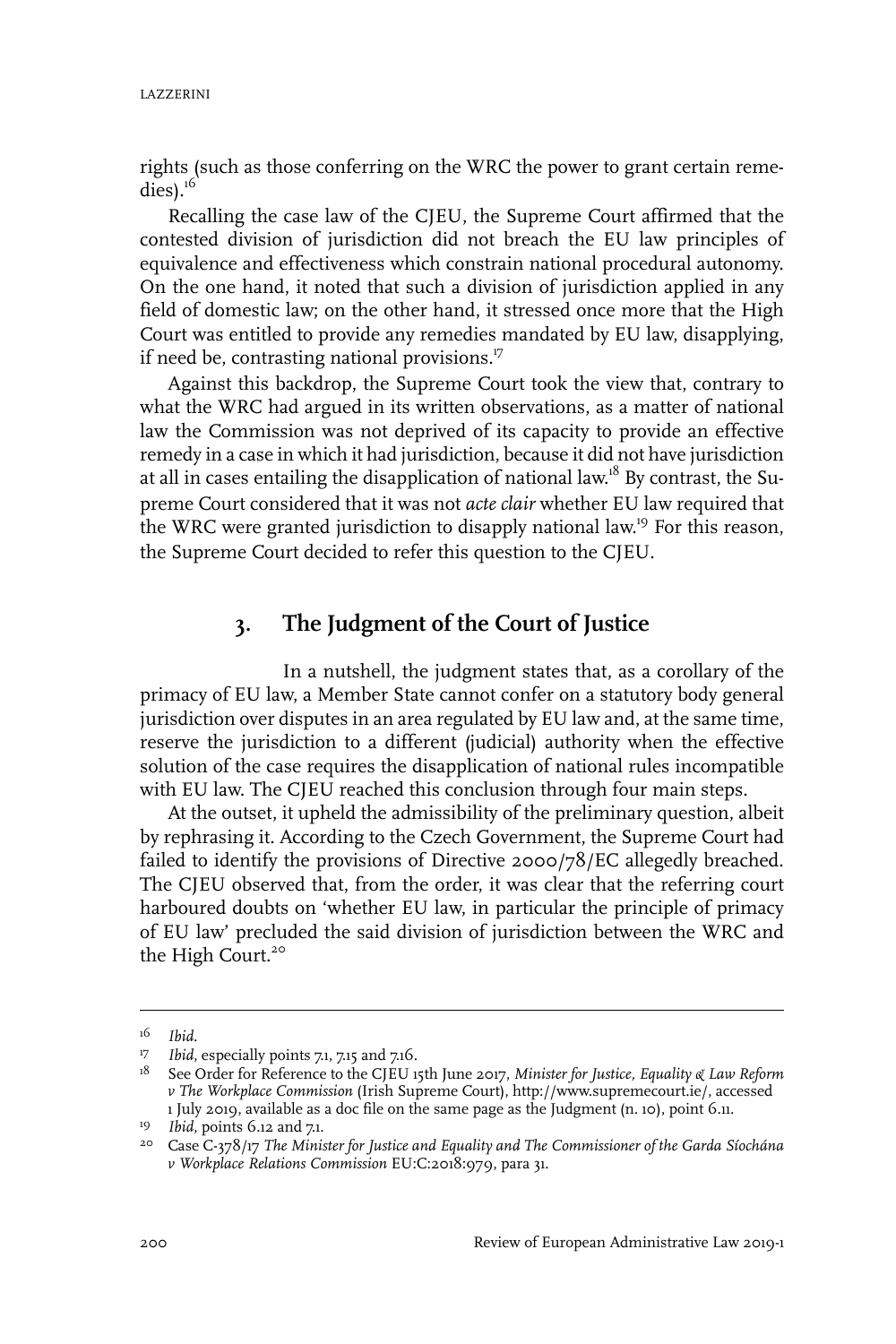As a second step, the CJEU clarified the EU legal framework relevant to the case. Interestingly, before resorting to its judicial arsenal on primacy, the Court stressed the 'distinction (…) between the power to disapply, in a specific case, a provision of national law that is contrary to EU law and the power to strike down such a provision, which has the broader effect that that provision is no longer valid for any purpose'.<sup>21</sup> On the one hand, the Member States keep the task of identifying the procedures for that review, the institutions empowered to strike down national legislation, and the effects of their decisions. On the other hand, according to the well-known judgment in *Simmenthal*,<sup>22</sup> the primacy of EU law implies that any national court which is called upon to apply EU law within its jurisdiction must give it 'full effect'. If need be, that court must refrain from applying any conflicting national provision 'without requesting or awaiting the prior setting aside of that provision by the legislature or the Constitutional court'.<sup>23</sup> Any national provision and any legislative, administrative, or judicial practice preventing disapplication by the national court with jurisdiction to apply EU law would therefore be incompatible with 'the very essence of EU law'.<sup>24</sup> This duty to disapply extends to all organs of the State, including administrative authorities, as clarified by the Court in the aforementioned *Costanzo* judgment.<sup>25</sup>

Building on these considerations, as a third step, the CJEU addressed the (reformulated) preliminary question. It observed that the WRC is the body upon which the Irish legislature has conferred the power to ensure the enforcement of Directive 2000/78/EC. Accordingly, the 'primacy of EU law requires [the WRC] to provide, within the framework of that power, the legal protection which individuals derive from EU law and to ensure that EU law is fully effective, disapplying, if need be, any provision of national legislation that may be contrary thereto'.<sup>26</sup> In line with the *Simmenthal* case law, the WRC must 'neither request nor await the prior setting aside of such a provision or such case-law by legislative or other constitutional means'.<sup>27</sup> Moreover, the CJEU stressed that, if the WRC satisfied the requirement to be qualified as a 'court or tribunal' for the

<sup>&</sup>lt;sup>21</sup> *Ibid*, para 33.

Case 106/77 *Amministrazione delle finanze dello Stato v Simmenthal* [1978] ECR 630, <sup>22</sup> paras 14-24.

Case C-378/17 *The Minister for Justice and Equality and The Commissioner of the Garda Síochána* 23 *v Workplace Relations Commission* EU:C:2018:979, para 35.In paras 35-36, the Court quotes its judgment in *Simmenthal*, together with its more recent Joined Cases C-52-113/16 *'SEGRO' Kft. v Vas Megyei Kormányhivatal Sárvári Járási Földhivatala and Günther Horváth v Vas Megyei Kormányhivatal* EU:C:2018:157.

Case C-378/17 *The Minister for Justice and Equality and The Commissioner of the Garda Síochána* 24 *v Workplace Relations Commission* EU:C:2018:979, para 36.

<sup>&</sup>lt;sup>25</sup> *Ibid*, para 38.

 $^{26}$  Ibid, para 45. See also paras 46 and 48, where the CJEU reiterated that the power (in fact, duty) of the WRC to disapply national provisions contrary to EU law is functional to, respectively, the protection of individuals and the effectiveness of EU law.

<sup>&</sup>lt;sup>27</sup> *Ibid*, para 50.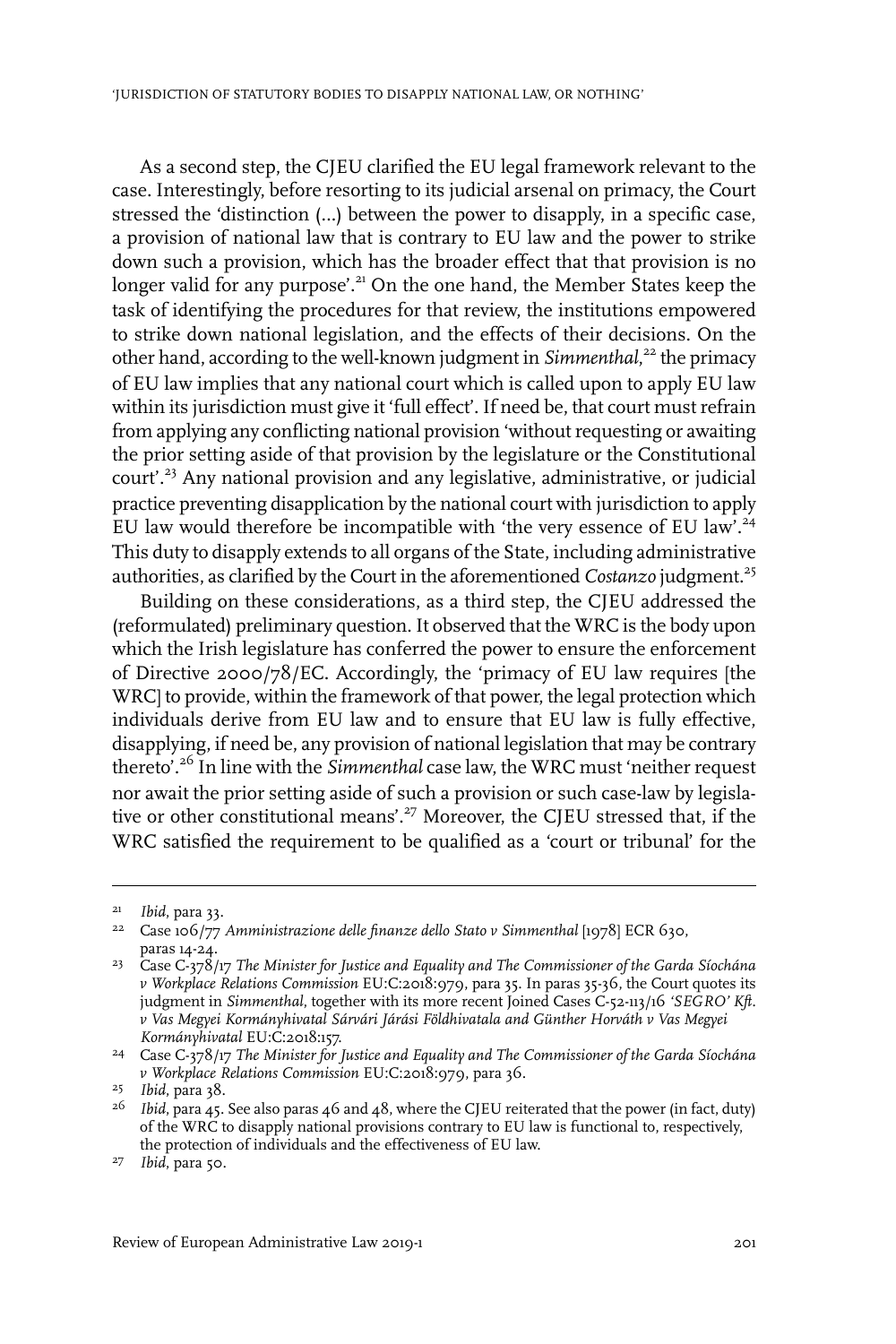purposes of Article 267 TFEU, it may refer preliminary questions on the interpretation of the relevant EU law; it would then be bound to abide by the Court's judgment, which may require the disapplication of national law.<sup>28</sup>

As a fourth and final step, the CJEU clarified that its conclusion could not be altered by the constitutional status of the national law rules in question, which 'cannot be allowed to undermine the unity and effectiveness of EU law'.<sup>29</sup> Nor was it of any relevance that the High Court is vested with the power to disapply national law incompatible with EU law. Thus, the Court concluded that the principle of primacy of EU law precludes national legislation 'under which a national body established by law in order to ensure enforcement of EU law in a particular area lacks jurisdiction to decide to disapply a rule of national law that is contrary to EU law'.<sup>30</sup>

# **4. Analysis**

In recent years, some EU legislation laying down common procedural rules has been adopted.<sup>31</sup> Yet, in most fields the effectiveness of EU law, and the judicial protection of the rights that individuals derive from it, is still dependent on the procedural rules and the judicial system of each Member State. This is the case with Directive 2000/78/EC, whose Article 9 clearly evokes the so-called principle of the procedural autonomy of the Member States. According to case law that traces back to the CJEU's judgment in *Rewe*,<sup>32</sup> this autonomy covers the determination of both the courts and tribunals having jurisdiction and the detailed procedural conditions governing the actions aims at safeguarding individuals' rights conferred by EU law.<sup>33</sup>

Importantly, procedural autonomy has a two-fold legal nature. It is a prerogative of the Member States, which derives from the broader principle of

*Ibid*, para 47. The Court quotes its preliminary ruling in Case C-363/12 *Z v A Government De-*28 *partment, The Board of Management of a Community School* [2014] OJ C311/5, which it delivered on a reference from the Equality Tribunal (then WRC). On the concept of 'national court' for the purposes of Article 267 TFEU, see also Case C-394/11 *Valeri Hariev Belov v CHEZ Elektro Balgaria AD and Others* EU:C:2013:48.

Case C-378/17 *The Minister for Justice and Equality and The Commissioner of the Garda Síochána* 29 *v Workplace Relations Commission* EU:C:2018:979, para 49. The Court quotes Case C-409/06 *Winner Wetten GmbH v Bürgermeisterin der Stadt Bergheim* [2010] ECR I-8041, para 61. See also Case 11/70 *Internationale Handelsgesellschaft* [1970] ECR 1126, para 3.

Case C-378/17 *The Minister for Justice and Equality and The Commissioner of the Garda Síochána* 30 *v Workplace Relations Commission* EU:C:2018:979, para 52.

For an overview see the dedicated issue [2015/1] *REALaw*. 31

<sup>&</sup>lt;sup>32</sup> Case 33/76 *Rewe-Zentralfinanz and Rewe-Zentral* [1976] ECR 1989, para 5.

See, amongst many, Case C-312/93 *Peterbroeck, Van Campenhout & Cie SCS v Belgium* [1995] 33 ECR I-4615, para 12; Case C-432/05 *Unibet* [2007] ECR I-2301, para 37; Case C-286/06 *Impactv Minister for Agriculture and Food and Others* (*Impact)* [2008] ECR I-2533, para 44; Case C-93/12 *Agrokonsulting-04* [2013] para 36; Case C-234/17 *XC and Others* [2018], para 21.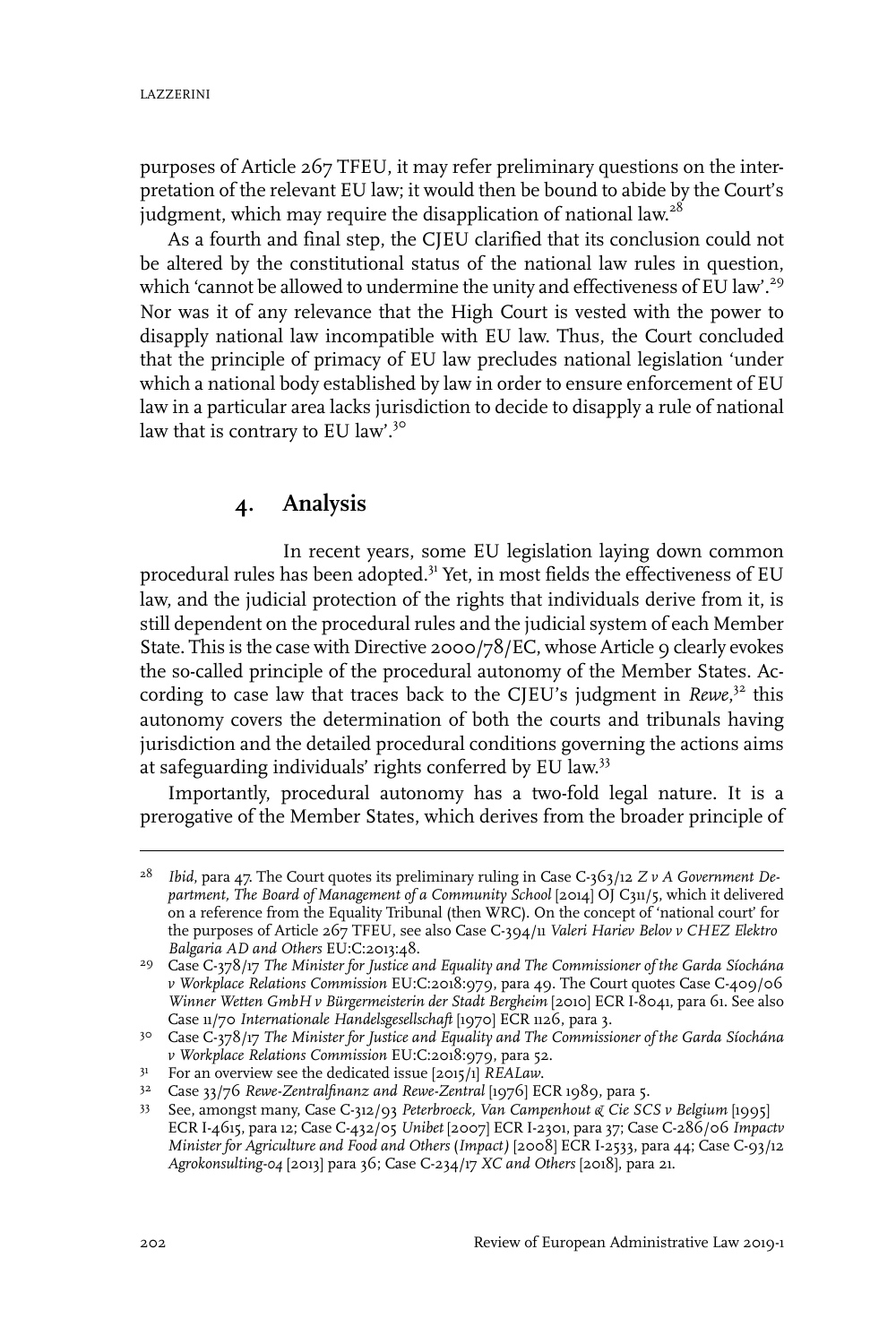national institutional autonomy. <sup>34</sup> At the same time, however, it is connected to – and constrained by – the duty of sincere cooperation now enshrined in Article 4(3) TEU, which requires that the Member States take any appropriate measures to ensure the obligations arising from EU primary and secondary law. <sup>35</sup> From there the CJEU has inferred two limits, known as the principles of equivalence and effectiveness, which state, respectively, that national procedural rules must not be less favourable than those governing similar domestic actions and must not render in practice impossible or excessively difficult the exercise of EU rights.<sup>36</sup> The ultimate responsibility to test the equivalence and effectiveness of domestic rules rests on national courts. However, the case law of the Court of Justice clearly shows the potential of these two principles to act as levers for the impact of EU law on the national procedural rules.<sup>37</sup> The Member States' duty to 'provide remedies sufficient to ensure effective legal protection in the fields covered by Union law', now enshrined in Article 19(1) TEU and backed by Article 47 of the EU Charter of Fundamental Rights, on the right to an effective remedy and a fair trial, further strengthens this process.<sup>38</sup>

The judgment in *Garda Síochána* provides a powerful example of the progressive narrowing down of Member States' autonomy. Interestingly, however, the limitation comes directly from the principle of primacy of EU law, which precedes – and makes superfluous – any assessment on the basis of the principles of equivalence and effectiveness. These are never mentioned in the judgment, nor is the principle of the Member States' procedural autonomy. The Court's reasoning rather implies that the contested division of jurisdiction falls *a priori* outside the scope of national procedural autonomy.

Before discussing this point further, it is worth stressing that the CJEU also puts emphasis on an aspect of Member States' autonomy that is not affected

<sup>34</sup> According to this principle, it is for the Member States to designate which institutions within the national system shall be empowered to adopt the measures required to give effect to EU law. See Joined Cases 51-54/71 *International Star Fruit* [1971] ECR 1107, para 3.

On the many dimensions of the duty of sincere (or loyal) cooperation see M. Klamert, *The* 35 *Principle of Loyalty in EU Law* (Oxford 2014).

 $3^{6}$  See Case C- $37^{8}/17$  (n. 20).

The expression 'functionalized procedural competence' is used by D.U. Galetta, *Procedural* 37 *Autonomy of EU Member States: Paradise Lost?* (Springer 2010). The Court's activism is a compensation for the inertia of the EU legislature according to A. Adinolfi, 'The "procedural autonomy" of Member States and the constraints stemming from the ECJ's case law:Its judicial activism still necessary?' in H. Micklitz (ed.), *The ECJ and the Autonomy of Member States* (Intersentia Ltd 2011) 281-303.

Whilst it is possible to identify differences between the effectiveness strand of the *Rewe* test 38 and the principle of effective judicial protection, a clear dividing line does not emerge (yet) from the case law of the CJEU. See S. Prechal & R. Widdershoven, 'Redefining the Relationship between "Rewe-effectiveness" and Effective Judicial Protection' (2011) 4 *REALaw* 31, 31-50; J. Krommendijk, 'Is there light on the horizon? The distinction between "*Rewe* effectiveness" and the principle of effective judicial protection in Article 47 of the Charter after *Orizzonte*' (2016) 53 *CMLRev* 1395, 1395-1418.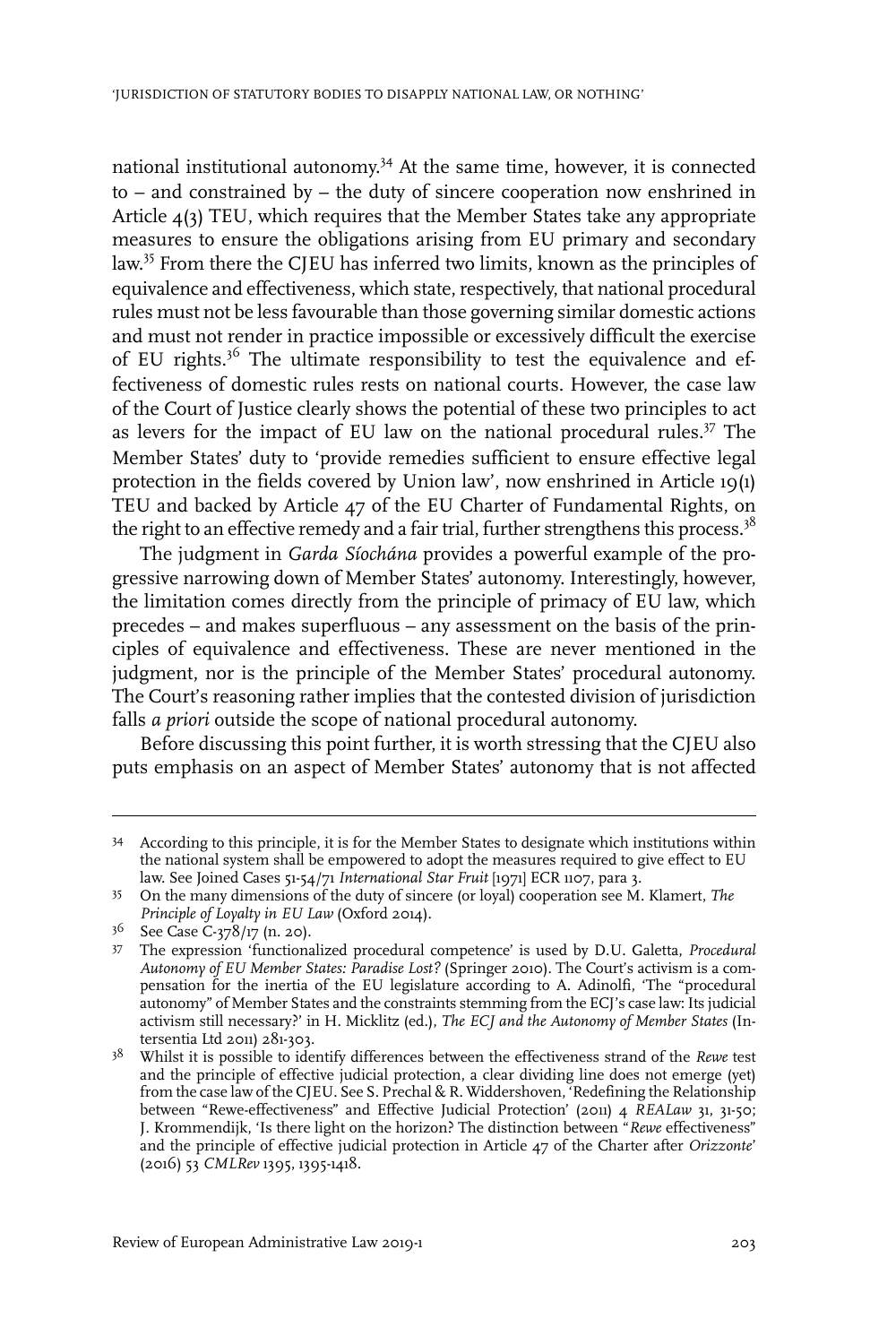by the primacy of EU law. As a premise to its reasoning, the Court has stressed that the duty to leave unapplied, in a specific case, a provision of national law that is contrary to EU law does not affect the validity of that provision in the domestic legal order (at least, as a matter of EU law). Any decisions on how, by whom, and with what effects national legislation should be invalidated fall within the Member States' autonomy. This is not a minor difference: the coexistence between a model of decentralized application of EU law inspired by the latter's primacy and a centralized system for reviewing the validity of national law rests on this fundamental distinction. The CJEU made this point already in its judgment *IN. CO. GE.'90*. <sup>39</sup> The European Commission had advanced the argument that, based on the *Simmenthal* judgment, the incompatibility with Community law of a national rule subsequently adopted had the effect of rendering this latter 'non-existent'.<sup>40</sup> The Court rejected this interpretation and stressed that '[f]aced with such a situation, the national court is, however, obliged to disapply that rule'.<sup>41</sup>

From a substantive point of view, in the *Garda Síochána* judgment the CJEU reiterates the point made in *IN. CO. GE.'90*, though the added value lies more in the clear and unequivocal formulation used to reassert it. The Court probably took the occasion to provide a clarification of a general character, whose relevance goes beyond the case at issue. At the same time, this precision appears the essential premise of, and counterbalance to, the CJEU's reasoning, which is built exclusively on the principle of the primacy of EU law.

Interestingly, Advocate General Wahl suggested a different path of argument, maintaining that the contested division of jurisdiction does not raise an issue of primacy; rather, its compatibility with EU law should be tested against the principles of equivalence and effectiveness. It is worth recalling the main steps of the AG's Opinion in further detail.

The entire reasoning of Advocate General Wahl is premised on the idea that the situation at issue in the *Garda Síochána* case would fall *a priori* outside the scope of the CJEU's *Simmenthal* case law. For the sake of clarity, it is convenient to recall that in the leading judgment *Simmenthal* the CJEU censured the mechanism, fashioned by the Italian Constitutional Court, whereby ordinary courts should raise a question of constitutionality instead of immediately leaving unapplied, in the cases pending before them, national provisions in conflict with EU law. <sup>42</sup> Thus, the *Simmenthal* case law refers to cases in which a national

Joined Cases C-10-22/97 *Ministero delle Finanze v IN.CO.GE.'90 and Others* [1998]. <sup>39</sup>

*Ibid*, para 18. <sup>40</sup>

*Ibid*, para 21. Curiously, this judgment is not quoted by the CJEU in *Garda Síochána*; rather, 41 the Court refers to the Opinion of AG Wahl, who recalls the *IN.CO.GE.'90* judgment in a footnote.

See Case 106/77 *Amministrazione delle finanze dello Stato v Simmenthal* [1978] ECR 630, <sup>42</sup> paras 22-24.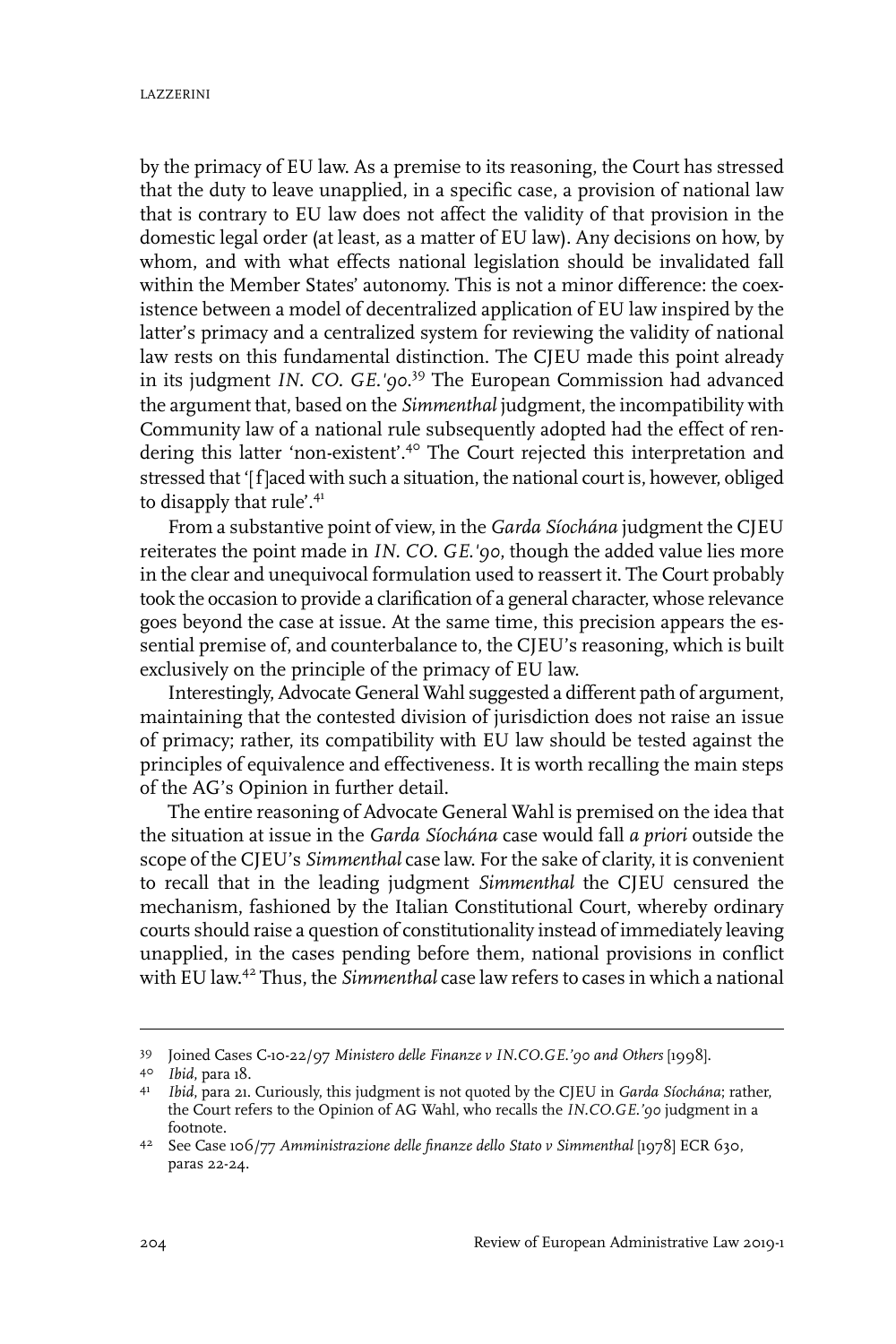court (or, following the *Costanzo* judgment, a national administrative authority) is deprived, *in the exercise of its jurisdiction*, of the power to leave unapplied national rules incompatible with EU law. According to the Advocate General, the situation in the *Garda Síochána* case is different because, under national law, the WRC has no jurisdiction on cases which could entail the disapplication of national law. 43

Therefore, the second part of the AG's reasoning tackles the question of the compatibility of the rule of jurisdiction with the principles of equivalence and effectiveness. Whilst he considers that the equivalence requirement is satisfied,<sup>44</sup> his answer with respect to the effectiveness parameter is more nuanced. Relying on the Court's judgment in *Impact*, <sup>45</sup> the AG anchors the compliance with the principle of effectiveness to the exclusive jurisdiction of the High Court in cases entailing the disapplication of EU law.In other words, the division of jurisdiction must not imply that the applicants must bring multiple complaints – before the WRC and the High Court – to deal with the different aspects of their case. However, this assessment ultimately rests with the Supreme Court.

Is the dividing line drawn between the *Garda Síochána* and *Simmenthal* cases by the AG convincing? In general, a rule that prevents the exercise of certain powers within the scope of the conferred jurisdiction differs from a rule that allocates the jurisdiction amongst different authorities based on the powers they can exercise. Yet, when looking at the effective application of EU law, which is the *raison d'être* of its primacy over national law, this difference tends to fade away. The practical outcome of such division of jurisdiction is that a national court or authority – the Workplace Relations Commission, in our case – is, at the same time, entrusted with the application of EU law in a specific area and deprived of the power to leave unapplied national provisions incompatible with that law. This makes the *Simmenthal* case law fully relevant to the *Garda Síochána* case. From there it follows that the 'full force and effect' of EU law rests on the power (and duty) of any national courts and authorities to disapply, if need be, incompatible domestic provisions. Thus, the national mandate to ensure the application of EU law cannot be disconnected from the power (and duty) to leave domestic provisions unapplied, which derives directly from the nature of EU law. In the Court's words, any national provision or practice contrary to EU law is 'incompatible with the requirements which are the very es-

See, notably, Case C-378/17 *The Minister for Justice and Equality and The Commissioner of the* 43 *Garda Síochána v Workplace Relations Commission* EU:C:2018:979, Opinion of AG Wahl, paras 48, 54, 62-72, 76 and 91.

Because the contested division of jurisdiction has a general nature, concerning any legal fields. <sup>44</sup>

Case C-286/06 *Impact* [2008] ECR I-2533. <sup>45</sup>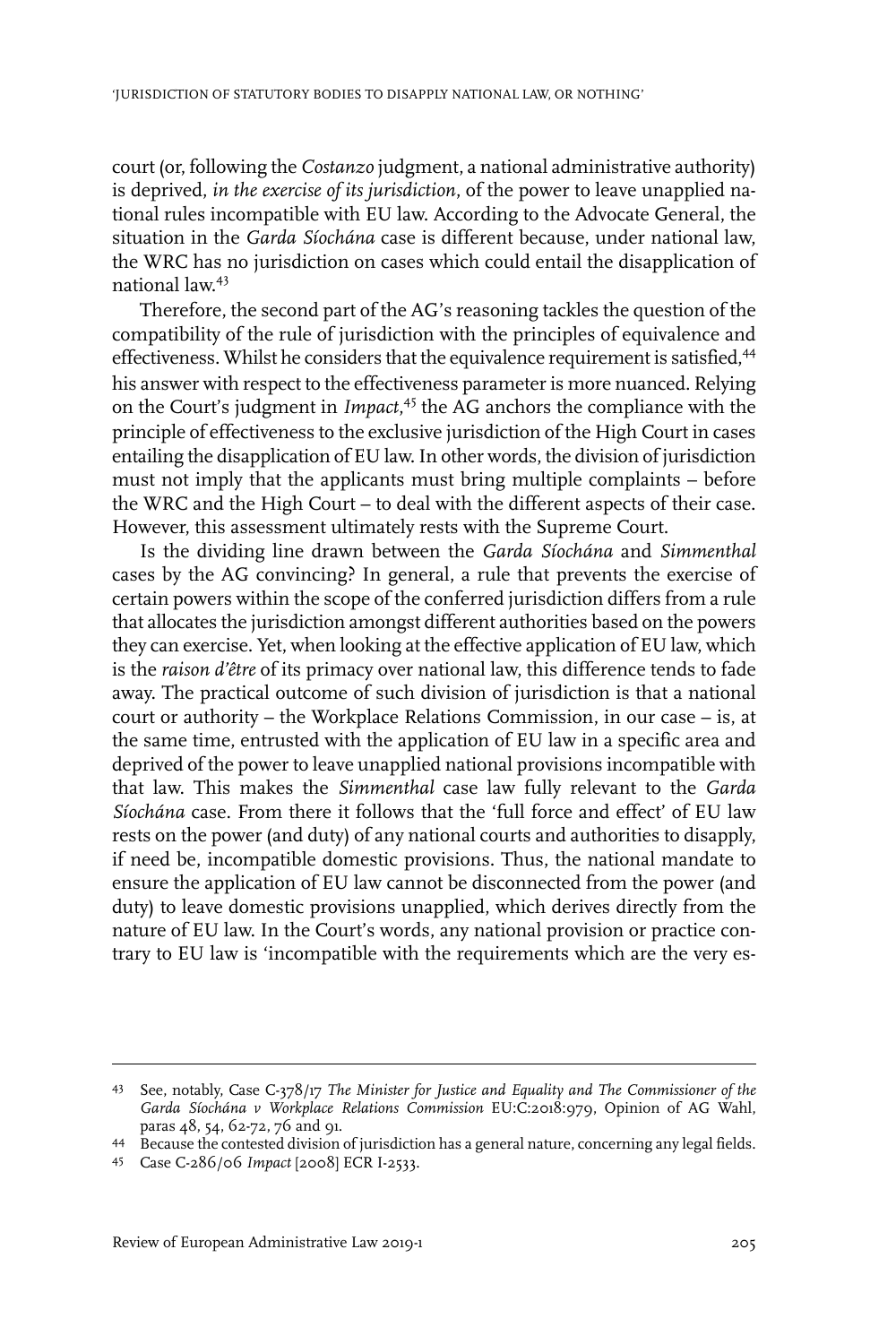sence of EU law';<sup>46</sup> this includes merely temporary impediments, because another authority may subsequently disapply the domestic law at issue.<sup>47</sup>

## **5. Concluding Remarks**

The *Garda Síochána* judgment exemplifies a(nother) situation in which, according to the Court of Justice, national arrangements for the administration of justice are inherently in conflict with the need to ensure the full effectiveness of EU substantive law.<sup>48</sup> Therefore, their incompatibility with EU law is established directly on the imperativeness of primacy and they are *a priori* excluded from the procedural autonomy of the Member States. In so doing, the Court recalls that, on top of the national procedural autonomy, there is the procedural primacy of EU law.<sup>49</sup> This is a corollary of the primacy of substantive EU law and requires the disapplication of conflicting national provisions, judicial interpretations, or practices.<sup>50</sup> Like its substantive counterpart, procedural primacy has an absolute nature with respect to external (potential) constraints, meaning that national provisions, even of a constitutional nature, cannot affect  $it.5<sup>1</sup>$ 

At the end of the day, the freedom to manoeuvre allowed under national procedural autonomy encompasses (only) two options: either statutory bodies entrusted with handling complaints based on EU law are granted the power to disapply national law or such complaints are reserved to ordinary courts. The varying constitutional geometry of Member States' choices as regards the administrative, quasi-judicial, or judicial enforcement of EU law must reconcile

Case C-378/17 *The Minister for Justice and Equality and The Commissioner of the Garda Síochána* 46 *v Workplace Relations Commission* EU:C:2018:979, para 36.

<sup>&</sup>lt;sup>47</sup> Ibid, para 51. The same point can be found in the Court's judgment in *Simmenthal*, para 23, and *Winner Wetten*, para 57.

<sup>&</sup>lt;sup>48</sup> See the distinction between direct and indirect collisions between EU law and national law proposed by R. Ortlep & M. Verhoeven, 'The principle of primacy versus the principle of national procedural autonomy' (2012) *NALL*, DOI: 10.5553/NALL/.000004.

<sup>49</sup> See J.S. Delicostopoulos, 'Towards European Procedural Primacy in National Legal Systems' (2003) 9 *ELJ* 599, 599-613.

See D. Gallo, *L'efficacia diretta del diritto dell'Unione europea negli ordinamenti nazionali* (Giuffré 50 Editore 2018) 137.

Case C-378/17 *The Minister for Justice and Equality and The Commissioner of the Garda Síochána* 51 *v Workplace Relations Commission* EU:C:2018:979, para 49. On the prevalence of EU substantive law on national constitutional law, see Case 11/70 *Internationale Handelsgesellschaft* [1970] ECR 1126, para 3; Case C-399/11 *Melloni* EU:C:2013:107, paras 59-60. On the existence of internal limits to the primacy of EU law see the recent A. Arena, 'Sul carattere "assoluto" del primato del diritto dell'Unione europea' (2018) 13 *Studi sull'integrazione europea* 317, 317-340.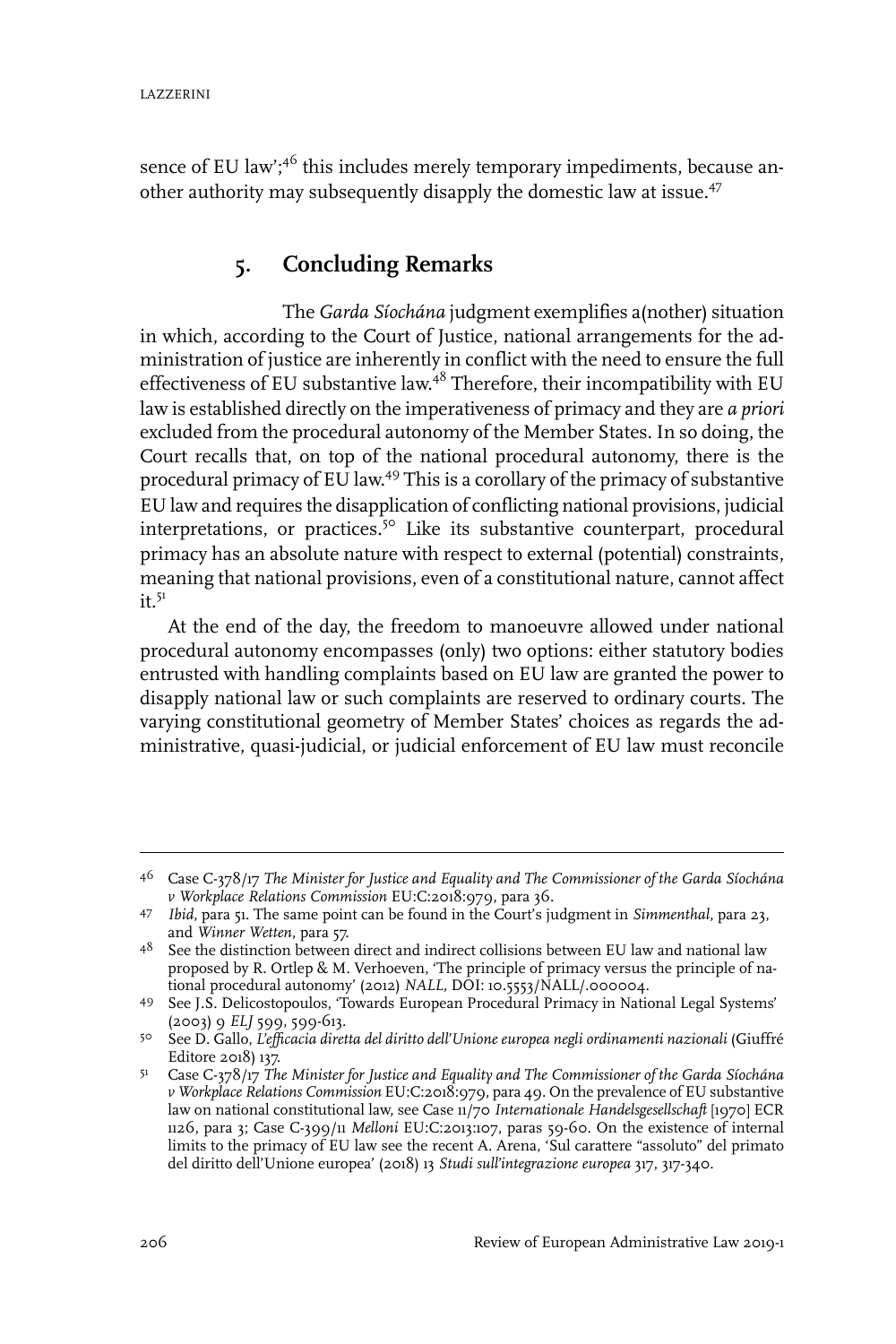with either of these alternatives. There is no 'third way' such as the one delineated by the Irish Supreme Court, which the CJEU has definitively dismissed.<sup>52</sup>

The implications of the judgment are significant, at least in Ireland where, as the Supreme Court itself remarked, 'there are a range of statutory bodies, such as the [Working Relations] Commission, on whom an adjudicative role is conferred'.<sup>53</sup>

One may wonder whether granting the power to disapply national law in contrast with EU law to statutory bodies is compatible at all with the Irish Constitution. This is a matter for the Supreme Court to determine in the appeals decision.<sup>54</sup> However, the judgment providing the reasons for the preliminary reference to the CJEU is premised on the idea that the jurisdiction issue at stake involves both a national and a European dimension.<sup>55</sup> Taking the move from national procedural autonomy, the Supreme Court focused initially on the jurisdiction issue as a matter of national law and upheld the reconstruction of the respective roles of ordinary courts and statutory bodies most in accordance with the Irish Constitution (or, better, to its interpretation). By contrast, it did not exclude that EU law could mandate a different conclusion (in fact, this is precisely the reason for the reference to the CJEU) and, most importantly, it did not anticipate that an EU law requirement to grant the power to disapply national law to statutory bodies would be in conflict with the Constitution.

If the constitutional impact of the *Garda Síochána* judgment remains to be assessed, one can identify some non-marginal practical implications it may have, at least in Ireland. If statutory bodies must disapply domestic law that is in conflict with EU law, they and their members must be equipped with the legal expertise, tools and procedures necessary to effectively perform their tasks. For instance, because of this empowerment they may feel more 'compelled'<sup>56</sup> to refer preliminary rulings to the Court of Justice. Obviously, adequate resources must be allocated to assist a meaningful evolution of the national adjudication system along these lines. At the same time, the alternative solution theoretically available is not without problems. In fact, reserving the enforcement of EU law to the 'ordinary' administrative authorities and courts or getting rid of quasijudicial bodies would equally entail a dramatic change. With all probability, there would be negative consequences on the costs and the length of proceedings, and the issue of the technical expertise required to handle cases in certain

<sup>5&</sup>lt;sup>2</sup> See C. O'Mara, 'The Court of Justice limits the procedural autonomy of Member States and affirms the power to dis-apply national legislation that conflicts with European Union law' (2019) *Irish Employment Law Journal* 28, 28-30.

See point 4.7 of the Order for Reference  $(n. 18)$ .

At the time of writing, this is not yet available. <sup>54</sup>

Supreme Court, judgment of 15 June 2017, *Minister for Justice, Equality & Law Reform v The* 55 *Workplace Commission* [2017]IESC 43, point 2.3.

 $5<sup>6</sup>$  Since the decisions of these statutory bodies can be appealed before ordinary courts, there is no obligation to refer under EU law.